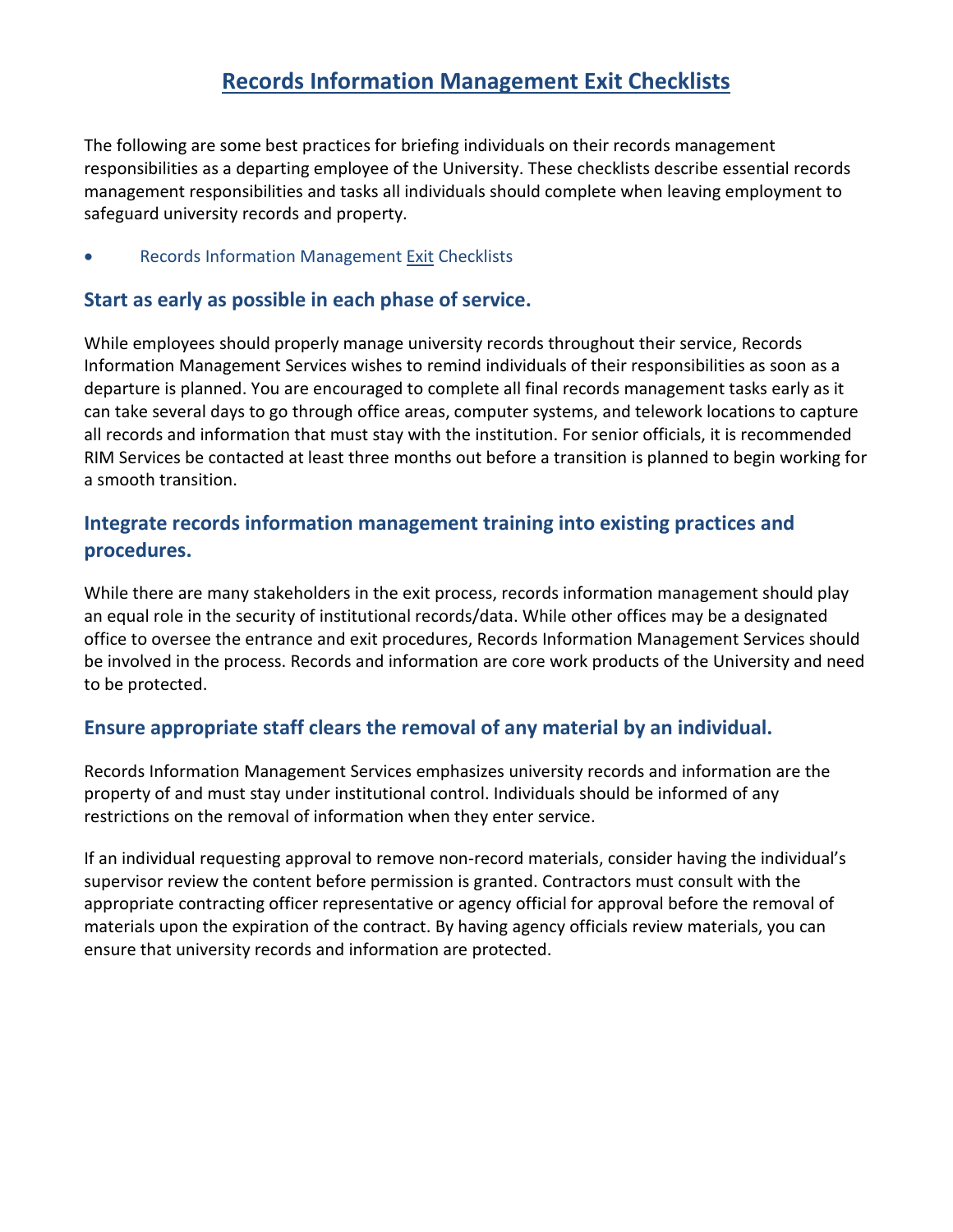# **Records Information Management Exit Checklists**

Depending on the length of service, it may require several business days to accurately identify and capture all paper and electronic records found at your office, telework location, on shared drives, cloud networks, and university-provided or personal devices.

| <b>For Employee</b><br><b>Steps to Take Before Departing</b>                                                                                                                                                                                            |                                                                                                                                                                                                                                                    | <b>Completed</b> |  |  |
|---------------------------------------------------------------------------------------------------------------------------------------------------------------------------------------------------------------------------------------------------------|----------------------------------------------------------------------------------------------------------------------------------------------------------------------------------------------------------------------------------------------------|------------------|--|--|
|                                                                                                                                                                                                                                                         | 1. Create a folder labeled "Personal" on your university computer and in your university<br>email account.                                                                                                                                         | $\Box$           |  |  |
|                                                                                                                                                                                                                                                         | 2. Identify and move all personal, non-university electronic emails, documents, images,<br>audio, and video files you wish to take with you into these folders.                                                                                    | □                |  |  |
| 3.                                                                                                                                                                                                                                                      | Identify and preserve all university business emails by using labels or folders.                                                                                                                                                                   | □                |  |  |
|                                                                                                                                                                                                                                                         | 4. Save all <b>electronic</b> records to a university network drive and make sure they are<br>accessible by the remaining staff/your successor. This includes but not limited to<br>university records stored on personal devices or at your home. |                  |  |  |
|                                                                                                                                                                                                                                                         | 5. File all university paper records and make sure they are accessible by the remaining<br>staff/your successor. This includes but not limited to university records stored on<br>personal devices or at your home                                 |                  |  |  |
| Identify and pack all personal, non-university materials located in your office.<br>6.                                                                                                                                                                  | □                                                                                                                                                                                                                                                  |                  |  |  |
| 7. Before the destruction of any university records, contact your department/unit<br>Records Management Liaison, consult the Records Retention Schedules, complete a<br>Certificate of Destruction Form, and follow proper records disposal procedures. | П.                                                                                                                                                                                                                                                 |                  |  |  |
| Last<br>Week                                                                                                                                                                                                                                            | Turn in all University owned equipment such as but not limited to laptops,<br>tablets, cell phones, thumb drives, etc.                                                                                                                             | □                |  |  |
|                                                                                                                                                                                                                                                         | Turn in any artwork on loan from the Visual Resource Center, if applicable.                                                                                                                                                                        | □                |  |  |
|                                                                                                                                                                                                                                                         | Turn in all materials to the Library and that all fines are paid.                                                                                                                                                                                  | □                |  |  |
|                                                                                                                                                                                                                                                         | Schedule an exit interview with your department head, or departmental/unit<br>Records Management Liaison (RML).                                                                                                                                    | $\Box$           |  |  |
| Last                                                                                                                                                                                                                                                    | Turn in ID card and all University issued keys.                                                                                                                                                                                                    | $\Box$           |  |  |
| Day                                                                                                                                                                                                                                                     | Set an out-of-office message on Google to inform people that you will no longer<br>be working for the University of West Georgia and include an alternative contact<br>for people to email.                                                        | 0                |  |  |